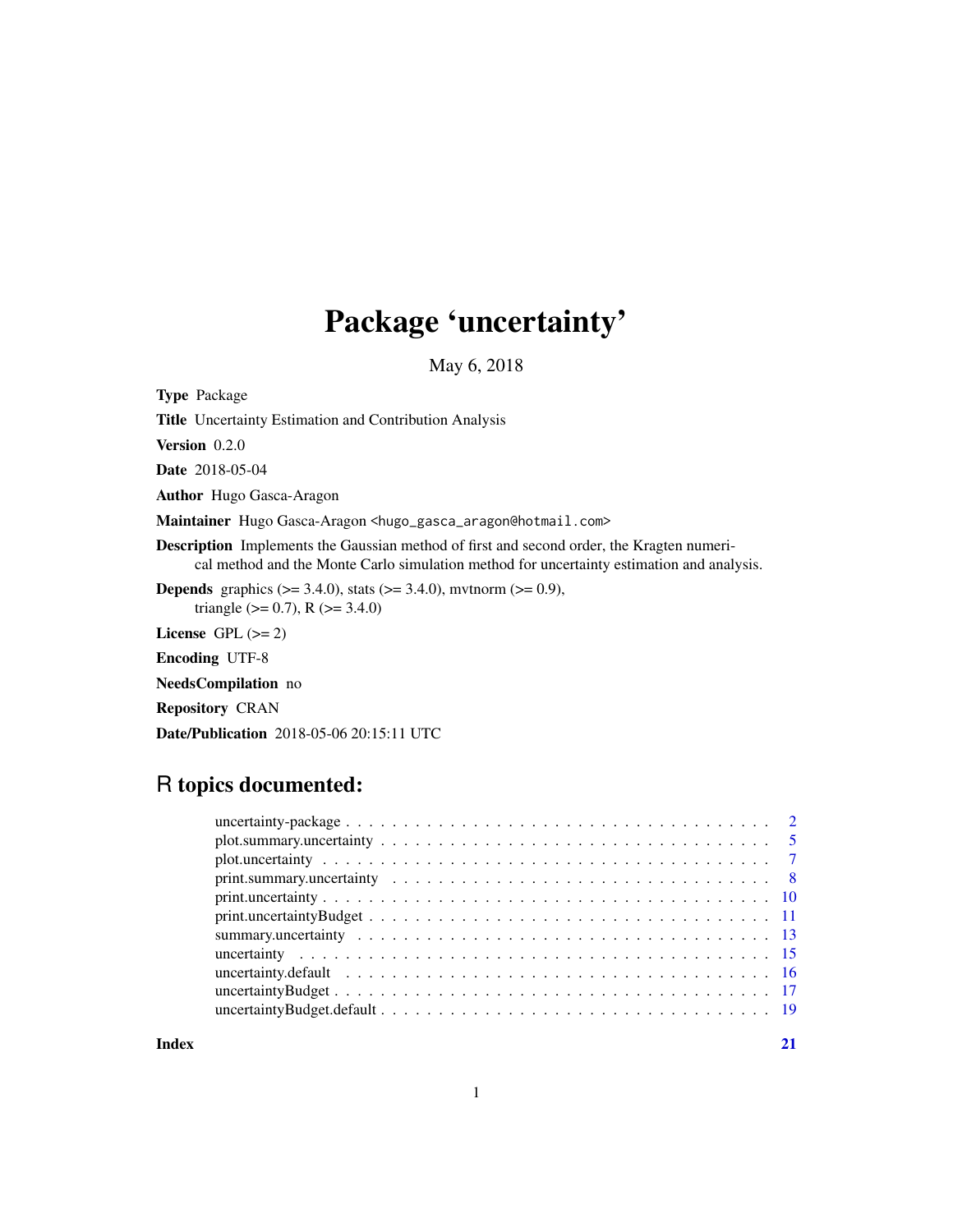<span id="page-1-0"></span>uncertainty-package *Uncertainty Estimation and Contribution Analysis*

#### Description

Uncertainty estimation and contribution analysis implemented by 4 methods: the Gaussian method of first, the Gaussian method of second order, the Kragten numerical method and the Monte Carlo simulation method

#### **Details**

| Package: | uncertainty   |
|----------|---------------|
| Type:    | Package       |
| Version: | 0.1.1         |
| Date:    | 2014-06-12    |
| License: | $GPL$ $(>=2)$ |

Define an "uncertainty budget" object, including all the involved variables. Then estimate the "uncertainty" object by defining a measurand model, using the "uncertainty budget" and applying an estimation method. Print or plot the measurand estimates or create a "summary uncertainty" object to print or plot the uncertainty contributions to the measurand model.

#### Author(s)

H. Gasca-Aragon Maintainer: H. Gasca-Aragon <hugo\_gasca\_aragon@hotmail.com>

#### References

JCGM 100:2008. *Guide to the expression of uncertainty of measurement* JCGM 100:2005. *Supplement 1 Propagation of distributions usign a Monte Carlo method* EURACHEM/CITAC Guide CG 4. *Quantifying Uncertainty in Analytical Measurement* Becker, R.A., Chambers, J.M. and Wilks, A.R. (1988) *The New S Language*. Wadsworth & Brooks/Cole.

#### See Also

[uncertaintyBudget](#page-16-1), [print.uncertaintyBudget](#page-10-1), [uncertainty](#page-14-1), [print.uncertainty](#page-9-1), [plot.uncertainty](#page-6-1), [summary.uncertainty](#page-12-1), [print.summary.uncertainty](#page-7-1), [plot.summary.uncertainty](#page-4-1)

#### Examples

require(mvtnorm)

cor.mat<- matrix(c(1,-0.7,-0.7,1),2,2)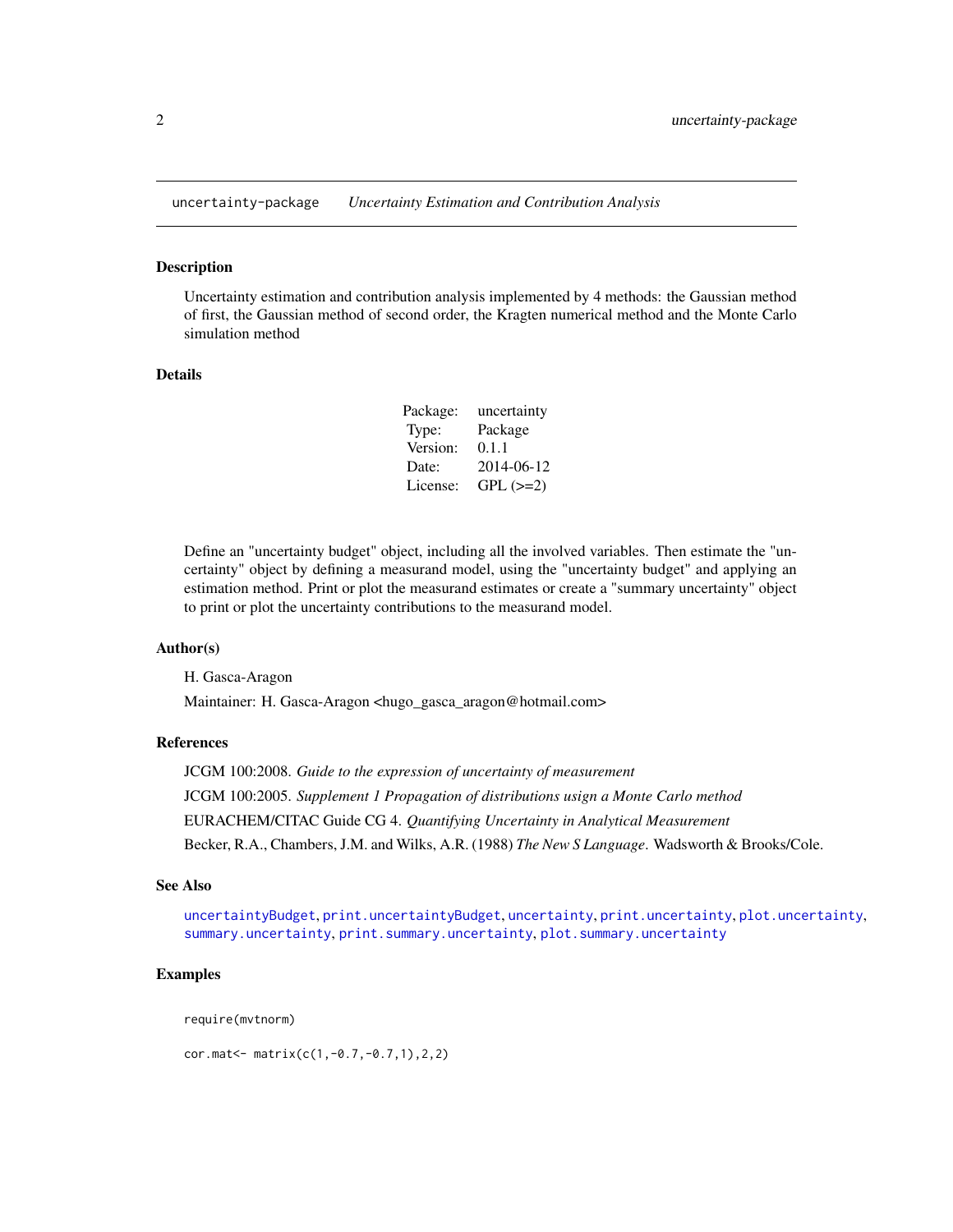```
u.budget<- uncertaintyBudget(x=list(name=c("x0","x1"),
mean=c(10,20), u=c(1,5), dof=c(10,10),
label=c("x[0]", "x[1]"), distribution=c("normal","normal")), y=cor.mat)
u.budget
## Gaussian first order estimates
GFO.res<- uncertainty(x=u.budget,
y=list(measurand_name="ratio.GFO",
measurand_label=expression(ratio[GFO]),
measurand_model="x0/x1",
method="GFO", alpha=0.05))
contr.GFO<- summary.uncertainty(GFO.res)
## Monte Carlo estimates
MC.res<- uncertainty(x=u.budget,
y=list(measurand_name="ratio.MC",
measurand_label=expression(ratio[MC]),
measurand_model="x0/x1",
method="MC", alpha=0.05, B=1e5))
contr.MC<- summary.uncertainty(MC.res)
## print the estimates
MC.res
GFO.res
## print the uncertainty summary
contr.MC
contr.GFO
## Displaying both estimated distributions
## Not run:
plot(MC.res, col=4, xlab=MC.res$measurand_model)
plot(GFO.res, lty=2, col=2, add=T)
legend(0.7, 2.5, legend=c("Monte Carlo", "Gaussian First Order"),
lty=c(1,2), col=c(4,2), lwd=2, bg="white")
## End(Not run)
## Display both uncertainty summaries
## Not run:
barplot(cbind(contr.GFO$budget$contrib, contr.MC$budget$contrib),
beside=TRUE, horiz=TRUE, main="Uncertainty contribution by method",
xlab="percent Variance",
names.arg=c(GFO.res$measurand_label, MC.res$measurand_label))
## End(Not run)
##########################
```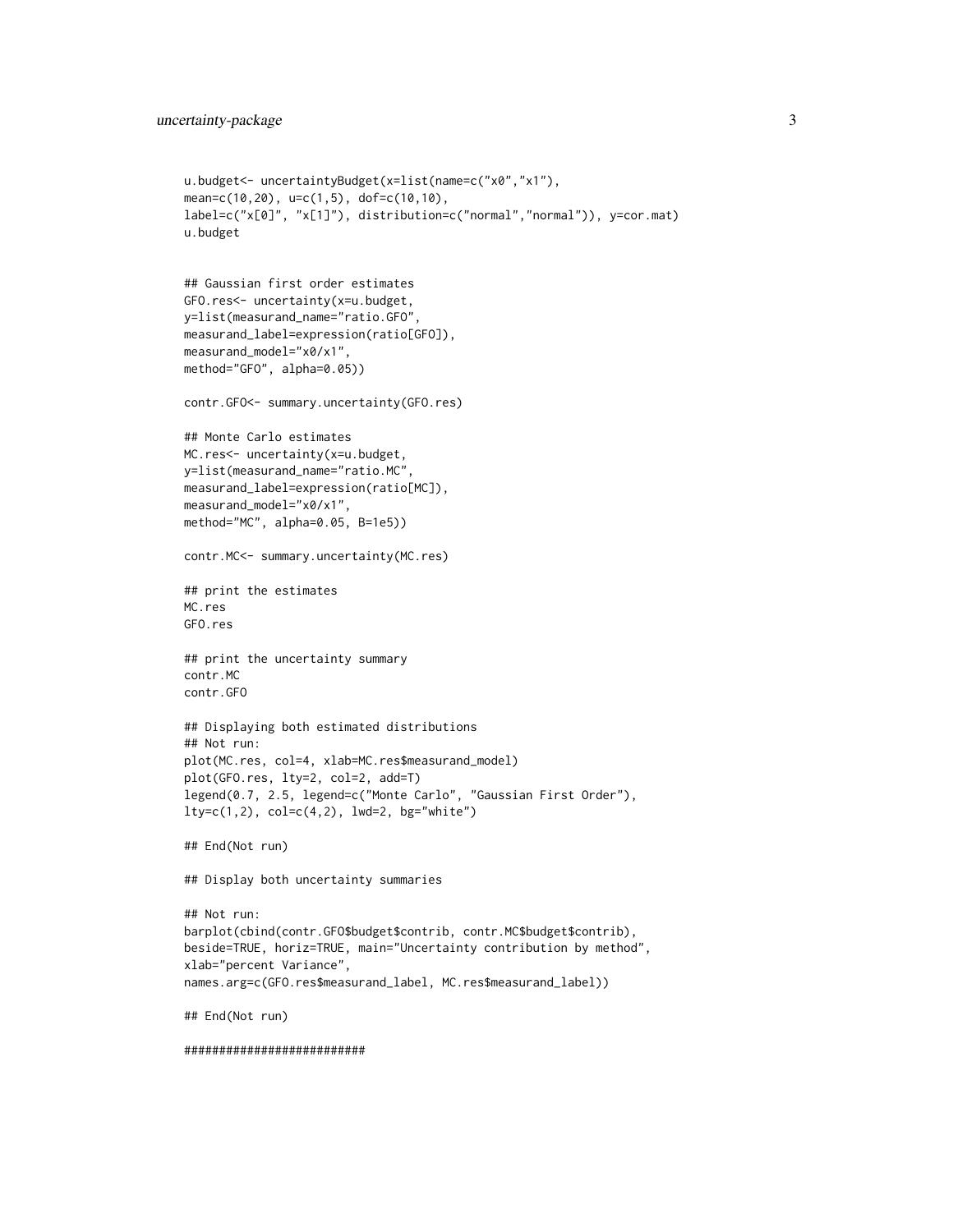```
## Example H.1 from GUM ##
##########################
# define the uncertainty budget
u.budget<- uncertaintyBudget(
  x=list(
    name=c("lambda.s", "alpha.s", "theta.bar", "Delta", "delta.alpha",
    "delta.theta", "d.bar", "d.cr",
"d.cnr"),
    label=c("lambda[s]", "alpha[s]", "bar(theta)", "Delta", "delta[alpha]",
    "delta[theta]", "bar(d)", "d[cr]", "d[cnr]"),
    mean=c(50.000623,11.5e-6,-1e-1, 0, 0, 0, 2.15e-4, 0, 0),
    units=c("mm", "oC^-1","oC","oC", "oC^-1", "oC", "mm", "mm", "mm"),
    u=c(25e-6, 1.2e-6, 0.2, 0.35, 0.58e-6, 0.029, 5.8e-6, 3.9e-6, 6.7e-6),
    distribution=c("t","unif","unif","arcsine","unif","unif","t","t","t"),
   dof=c(18, 1, 1, 1, 50, 2, 24, 5, 8)
  ),
  y=diag(1, 9)
)
# define the measurand
measurand_name<- "lambda"
measurand_label<- "lambda"
measurand_model<- paste("(lambda.s*(1+alpha.s*(theta.bar+Delta+delta.theta))",
"+d.bar+d.cr+d.cnr)/(1+(alpha.s+delta.alpha)*(theta.bar+Delta))", sep="")
# estimate the measurand using the Gaussian First Order method (GUM)
u.GFO<- uncertainty(
x=u.budget,
y=list(measurand_name=measurand_name,
measurand_label=measurand_label,
measurand_model=measurand_model,
alpha=0.01,
method="GFO"
\lambda\mathcal{L}u.GFO
# same result as reported in Table H.1
# estimate the measurand using the Gaussian Second Order method
u.GSO<- uncertainty(
x=u.budget,
y=list(measurand_name=measurand_name,
measurand_label=measurand_label,
measurand_model=measurand_model,
alpha=0.01,
method="GSO"
)
)
```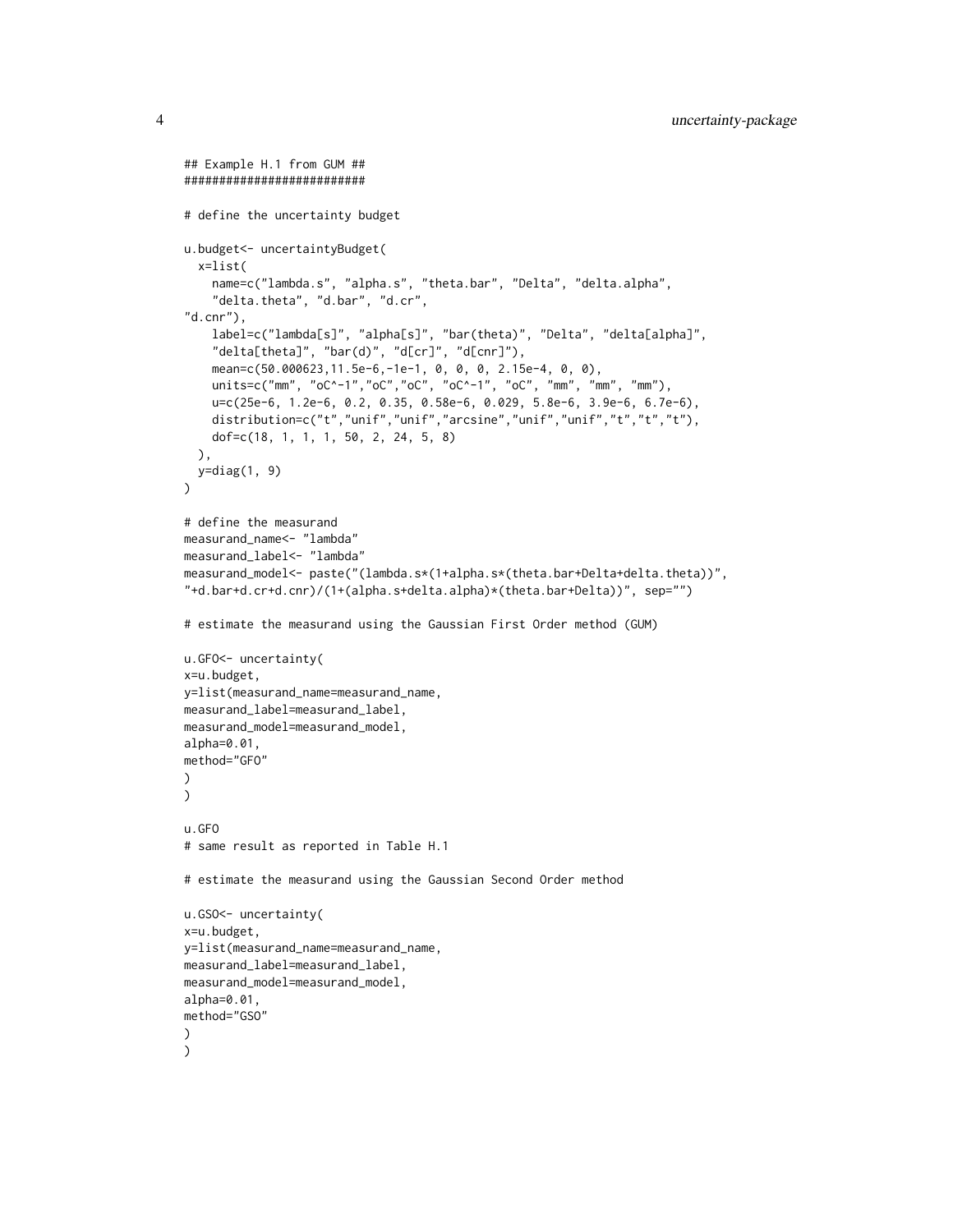<span id="page-4-0"></span>plot.summary.uncertainty 5

```
u.GSO
# same results as reported in section H.1.6, U(99) = 93 nm,
# the difference is due to rounding error.
# u = 34 nm, but dof are updated to 21 instead of keeping 16.
# estimate the measurand using the Monte Carlo method (GUM supplement 1)
u.MC<- uncertainty(
x=u.budget,
y=list(measurand_name=measurand_name,
measurand_label=measurand_label,
measurand_model=measurand_model,
alpha=0.01,
method="MC", B=1e6
)
\mathcal{L}u.MC
# this result is not reported in the GUM
# estimate the measurand using the Kragten method
u.Kragten<- uncertainty(
x=u.budget,
y=list(measurand_name=measurand_name,
measurand_label=measurand_label,
measurand_model=measurand_model,
alpha=0.01,
method="Kragten"
)
)
u.Kragten
# same as GFO results
```
<span id="page-4-1"></span>plot.summary.uncertainty

*Plots an uncertainty summary. It shows the uncertainty contribution from each involved quantity*

#### Description

Builds a barplot with a bar for each source of uncertainty. If correlation is present then an additional entry is added. The current metric used to display is When correlation is present its contribution may be negative.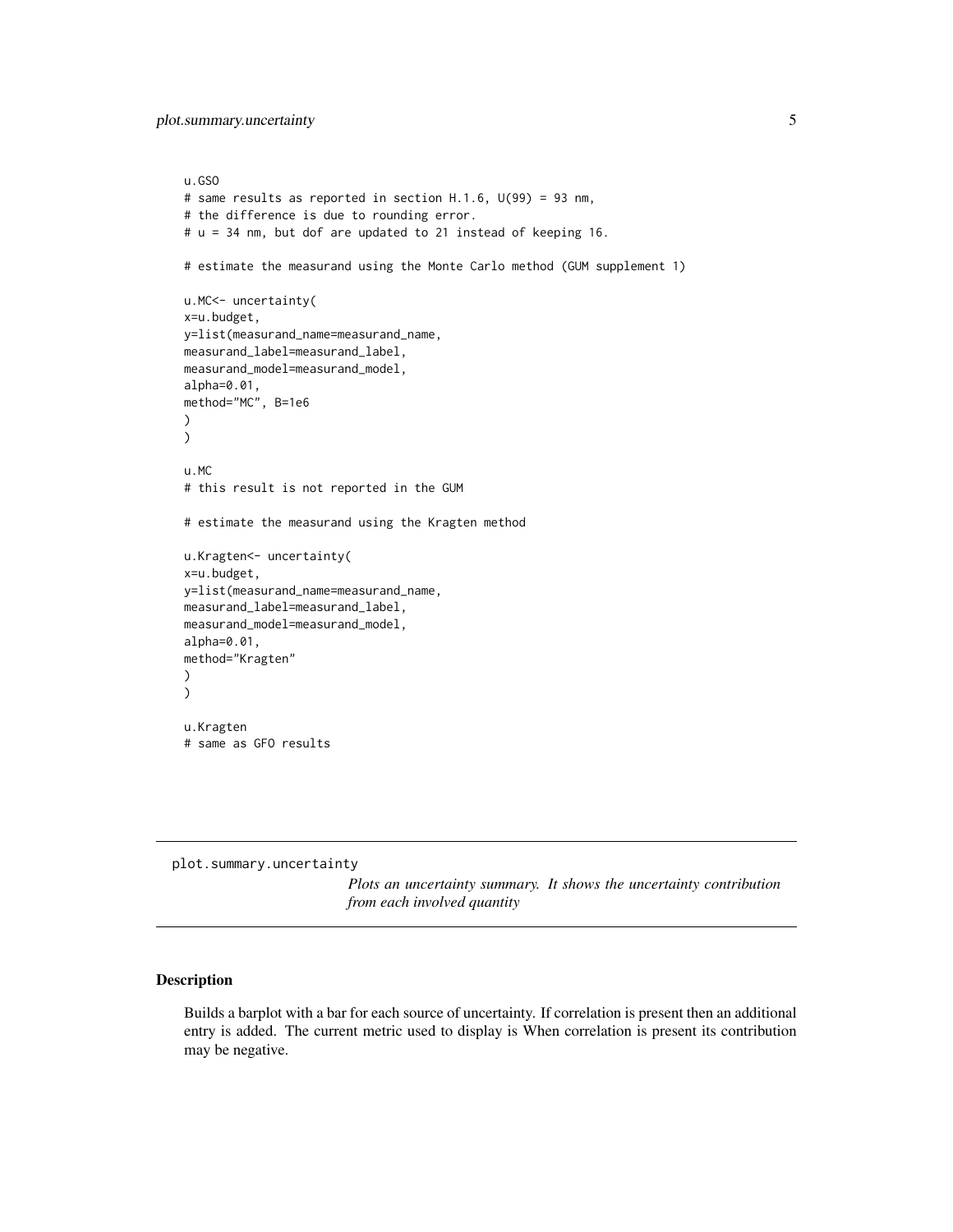#### <span id="page-5-0"></span>Usage

## S3 method for class 'summary.uncertainty'  $plot(x, y = NULL, ...)$ 

#### Arguments

| x                       | an uncertainty summary object               |
|-------------------------|---------------------------------------------|
| ٧                       | not used.                                   |
| $\cdot$ $\cdot$ $\cdot$ | additional parameters to customize the plot |

#### Details

none

#### Value

None (invisible NULL)

## Note

none

## Author(s)

H. Gasca-Aragon Maintainer: H. Gasca-Aragon <hugo\_gasca\_aragon@hotmail.com>

#### References

JCGM 100:2008. *Guide to the expression of uncertainty of measurement* JCGM 100:2005. *Supplement 1 Propagation of distributions usign a Monte Carlo method.* EURACHEM/CITAC Guide CG 4. *Quantifying Uncertainty in Analytical Measurement*

#### See Also

[summary.uncertainty](#page-12-1), [plot](#page-0-0)

## Examples

```
# create an uncertainty budget
cor.mat<- matrix(c(1,-0.7,-0.7,1),2,2)
```

```
u.budget<- uncertaintyBudget(x=list(name=c("x0","x1"),
mean=c(10,20), u=c(1,5), dof=c(10,10),
label=c("x[0]", "x[1]"), distribution=c("normal","normal")),
y=cor.mat)
```
# estimate the measurand uncertainty using an uncertainty budget, # a measurand definition and a selected estimating method.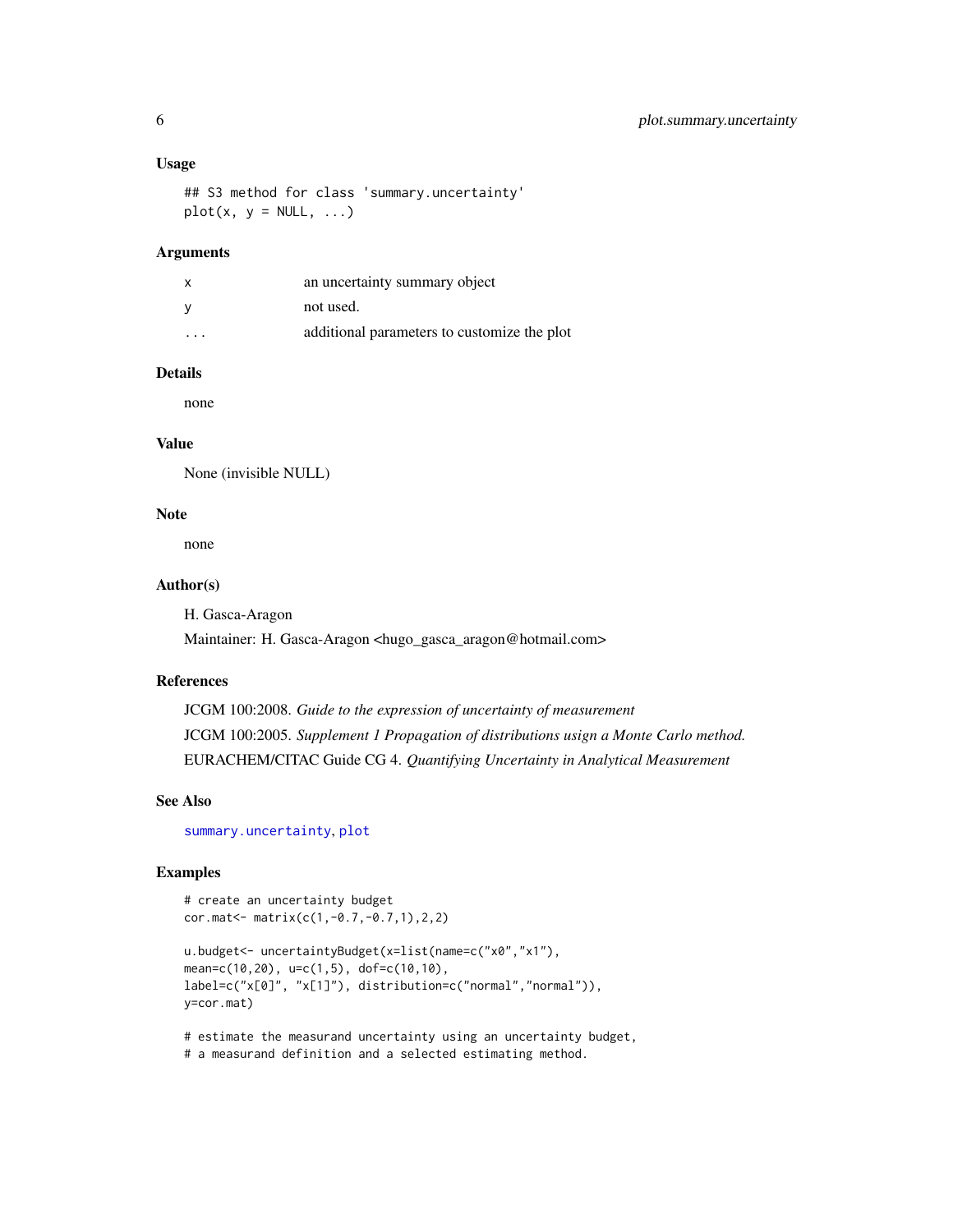## <span id="page-6-0"></span>plot.uncertainty 7

```
GFO.res<- uncertainty(x=u.budget,
y=list(measurand_name="ratio.GFO", measurand_label="ratio[GFO]",
measurand_model="x0/x1", method="GFO", alpha=0.05))
# create an uncertainty summary object
GFO.sum<- summary(GFO.res)
# display the chart
## Not run: plot(GFO.sum)
```
<span id="page-6-1"></span>plot.uncertainty *Plots a probability density function related to the measurand model*

## Description

Plot a probability density function attributed to the measurand, depending on the selected method to estimate the uncertainty.

## Usage

```
## S3 method for class 'uncertainty'
plot(x, y = NULL, xlab = parse(text = x$measured_label),main = "", ylab = "Probability density", from = x$mean - 4 * x$u, to = x$mean + 4 * x$u,
1wd = 2, add = FALSE, ...
```
#### Arguments

| $\mathsf{x}$ | An uncertainty object                                                          |
|--------------|--------------------------------------------------------------------------------|
| y            | not used, exists only for compatibility with the S3 generic function.          |
| xlab         | string or expression, label for the x-axis.                                    |
| main         | string or expression, label for the plot.                                      |
| ylab         | string or expression, label for the y-axis.                                    |
| from         | numeric, lower value of the x-axis to display.                                 |
| to           | numeric, upper valur of the x-axis to display.                                 |
| lwd          | numeric, line width.                                                           |
| add          | logic, decides to add the curve into an existing plot or to create a new plot. |
| $\cdots$     | additional parameters.                                                         |

## Details

none

#### Value

None (invisible NULL)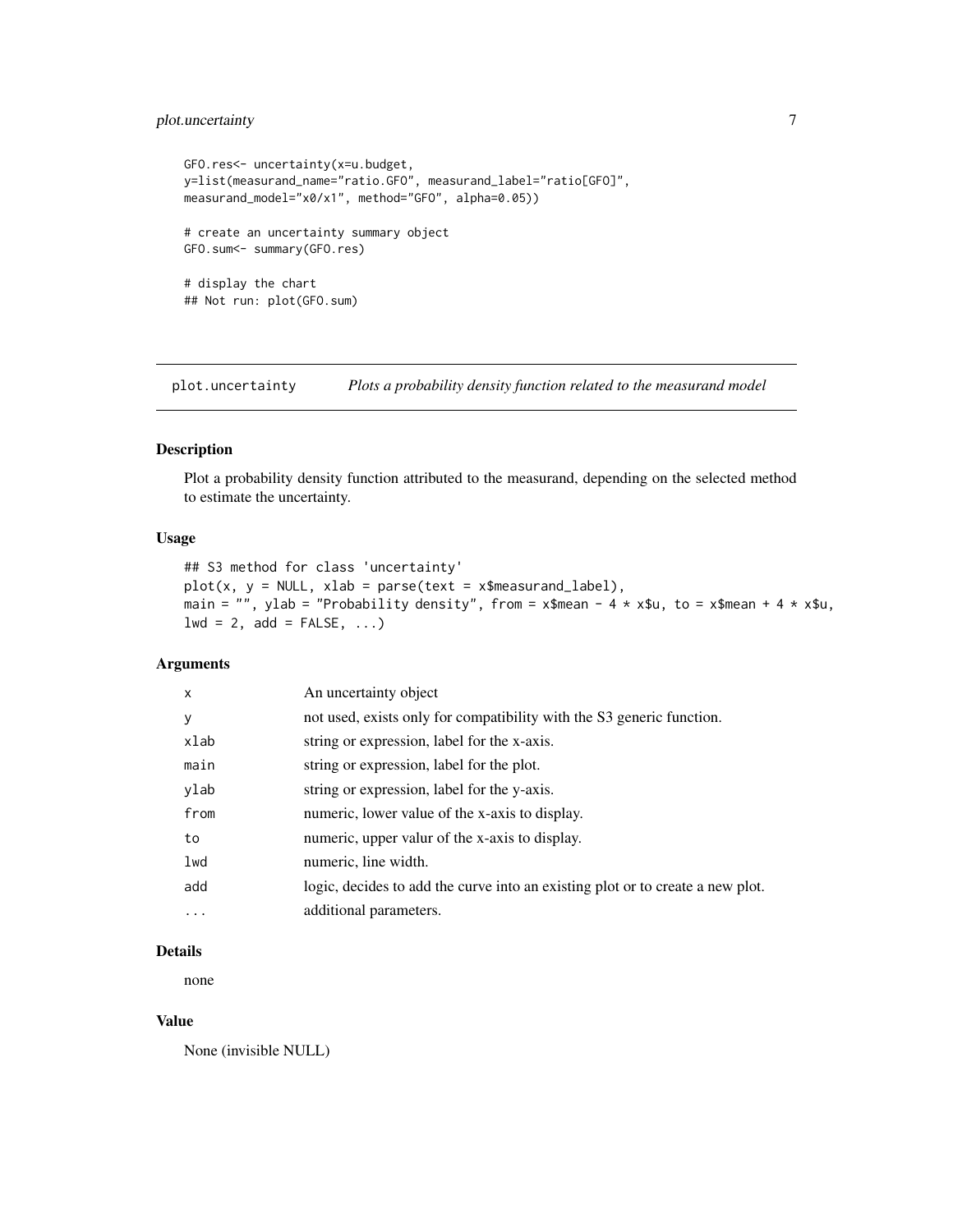#### <span id="page-7-0"></span>Note

none

## Author(s)

H. Gasca-Aragon Maintainer: H. Gasca-Aragon <hugo\_gasca\_aragon@hotmail.com>

## References

JCGM 100:2008. *Guide to the expression of uncertainty of measurement* JCGM 100:2005. *Supplement 1 Propagation of distributions usign a Monte Carlo method* EURACHEM/CITAC Guide CG 4. *Quantifying Uncertainty in Analytical Measurement*

#### See Also

[uncertainty.default](#page-15-1), [plot](#page-0-0)

## Examples

```
# create an uncertainty budget
cor.mat<- matrix(c(1,-0.7,-0.7,1),2,2)
u.budget<- uncertaintyBudget(x=list(name=c("x0","x1"),
mean=c(10,20), u=c(1,5), dof=c(10,10),
label=c("x[0]", "x[1]"), distribution=c("normal","normal")),
y=cor.mat)
# estimate the measurand uncertainty using an uncertainty budget,
# a measurand definition and a selected estimating method.
GFO.res<- uncertainty(x=u.budget,
y=list(measurand_name="ratio.GFO", measurand_label="ratio[GFO]",
measurand_model="x0/x1", method="GFO", alpha=0.05))
# plot the estimated pdf of the measurand
```
## Not run: plot(GFO.res)

<span id="page-7-1"></span>print.summary.uncertainty *Displays a list with the uncertainty contribution from each input quantity*

## Description

For each input quantity (source of uncertainty) it shows the uncertainty contribution, measured in percent of variance of the measurand model.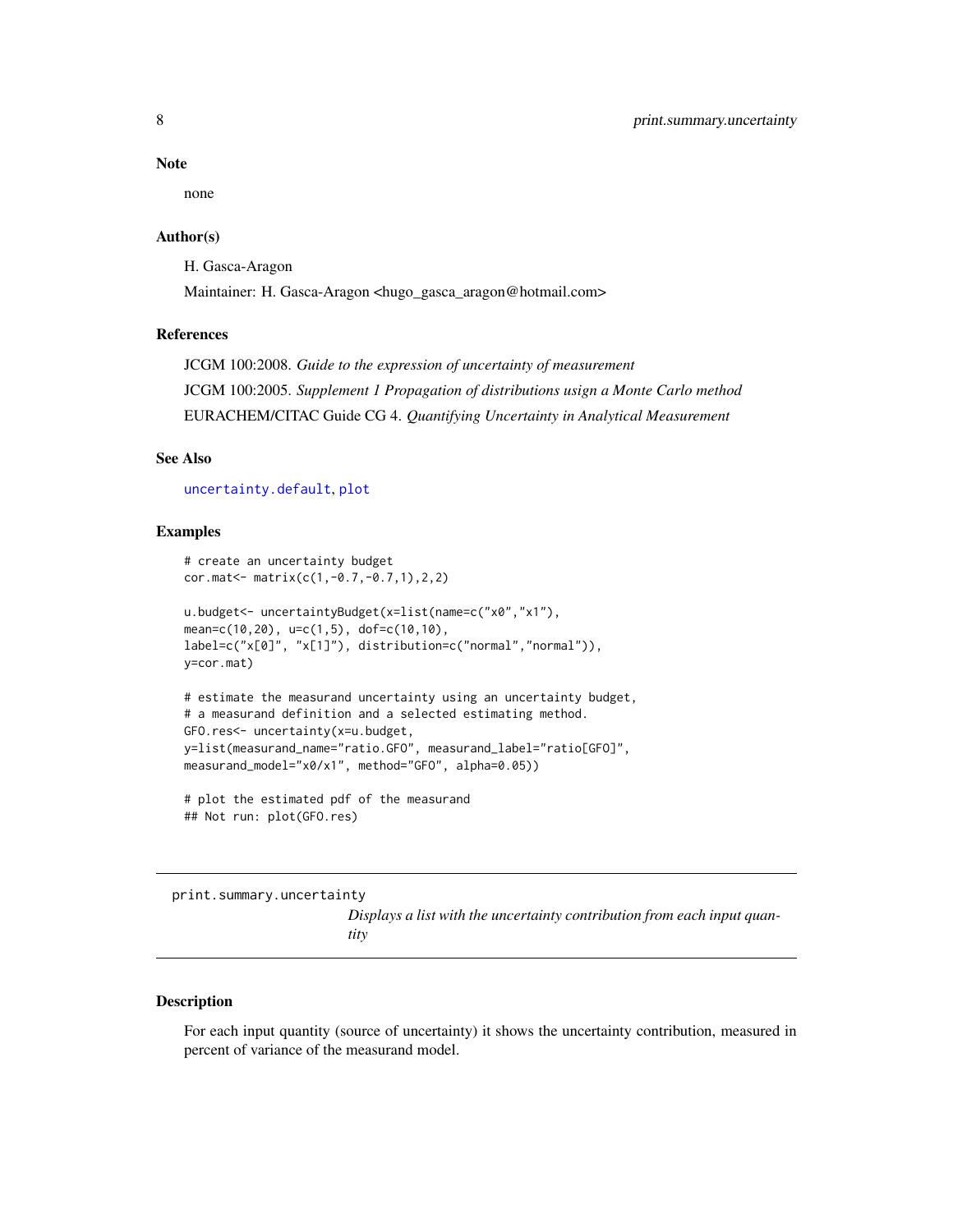## <span id="page-8-0"></span>Usage

## S3 method for class 'summary.uncertainty'  $print(x, \ldots)$ 

#### Arguments

|          | An uncertainty summary object |
|----------|-------------------------------|
| $\cdots$ | Additional parameters         |

#### Details

none

## Value

None (invisible NULL)

## Note

none

## Author(s)

H. Gasca-Aragon

Maintainer: H. Gasca-Aragon <hugo\_gasca\_aragon@hotmail.com>

## References

JCGM 100:2008. *Guide to the expression of uncertainty of measurement* JCGM 100:2005. *Supplement 1 Propagation of distributions usign a Monte Carlo method* EURACHEM/CITAC Guide CG 4. *Quantifying Uncertainty in Analytical Measurement* Becker, R.A., Chambers, J.M. and Wilks, A.R. (1988) *The New S Language*. Wadsworth & Brooks/Cole.

#### See Also

[summary.uncertainty](#page-12-1), [print](#page-0-0)

## Examples

```
# create an uncertainty budget
cor.mat<- matrix(c(1,-0.7,-0.7,1),2,2)
u.budget<- uncertaintyBudget(x=list(name=c("x0","x1"),
mean=c(10,20), u=c(1,5), dof=c(10,10),
label=c("x[0]", "x[1]"), distribution=c("normal","normal")),
y=cor.mat)
u.budget
```
# estimate the measurand uncertainty using an uncertainty budget,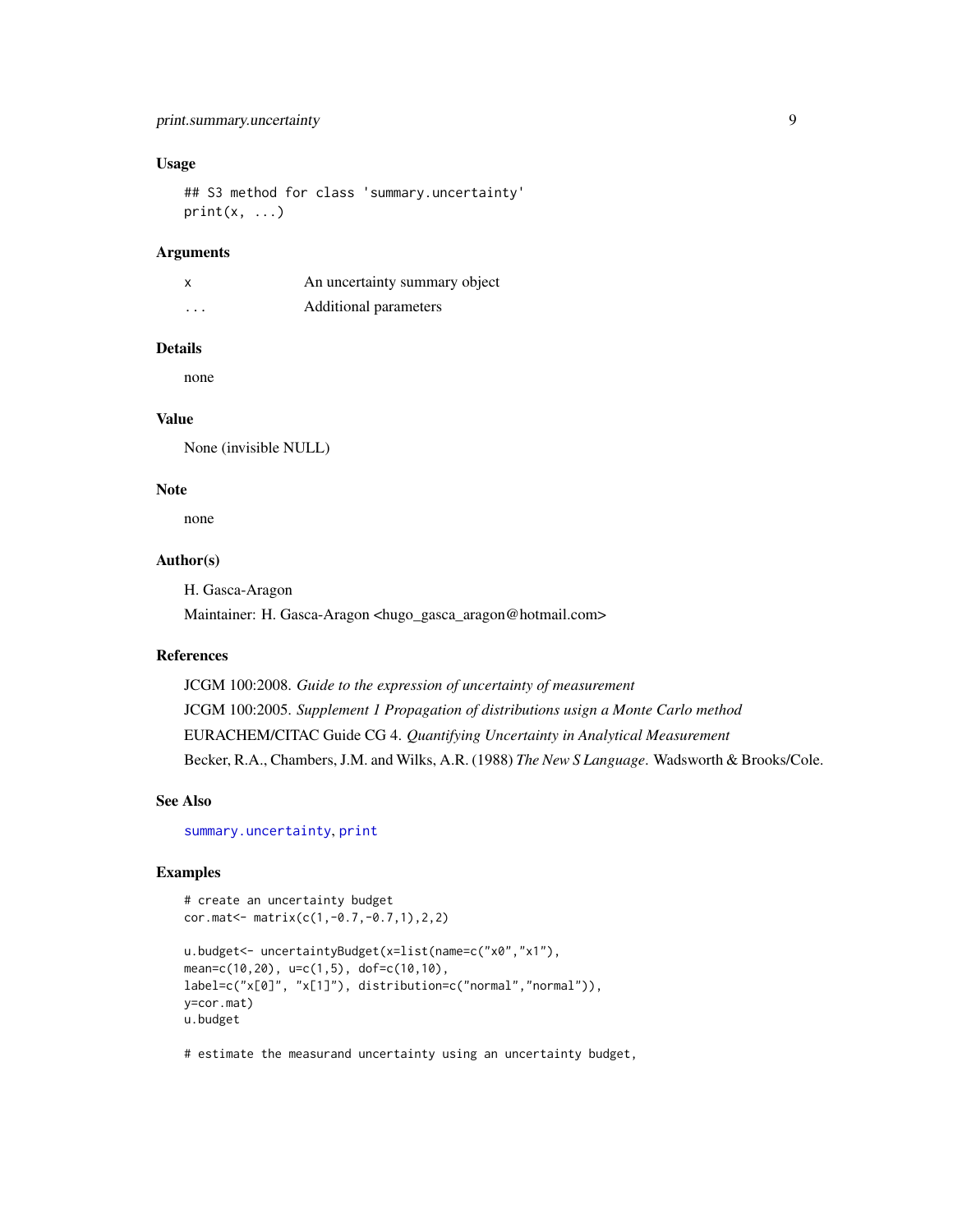```
# a measurand definition and a selected estimating method.
GFO.res<- uncertainty(x=u.budget,
y=list(measurand_name="ratio.GFO", measurand_label="ratio[GFO]",
measurand_model="x0/x1", method="GFO", alpha=0.05))
GFO.res
# create an uncertainty summary object
GFO.sum<- summary(GFO.res)
# implicit call to the print method
GFO.sum
# same as
print(GFO.sum)
# uncertainty summary structure
attributes(GFO.sum)
```
<span id="page-9-1"></span>print.uncertainty *Displays the detailed content of a measurand model including its uncertainty estimate.*

## Description

Displays the estimated value of the measurand, its standard deviation, its standard uncertainty, the degrees of freedom and the significance level and an CI with that significance level.

#### Usage

```
## S3 method for class 'uncertainty'
print(x, \ldots)
```
## Arguments

| x | an uncertainty object |
|---|-----------------------|
| . | additional parameters |

## Details

```
none
```
## Value

None (invisible NULL)

#### Note

none

<span id="page-9-0"></span>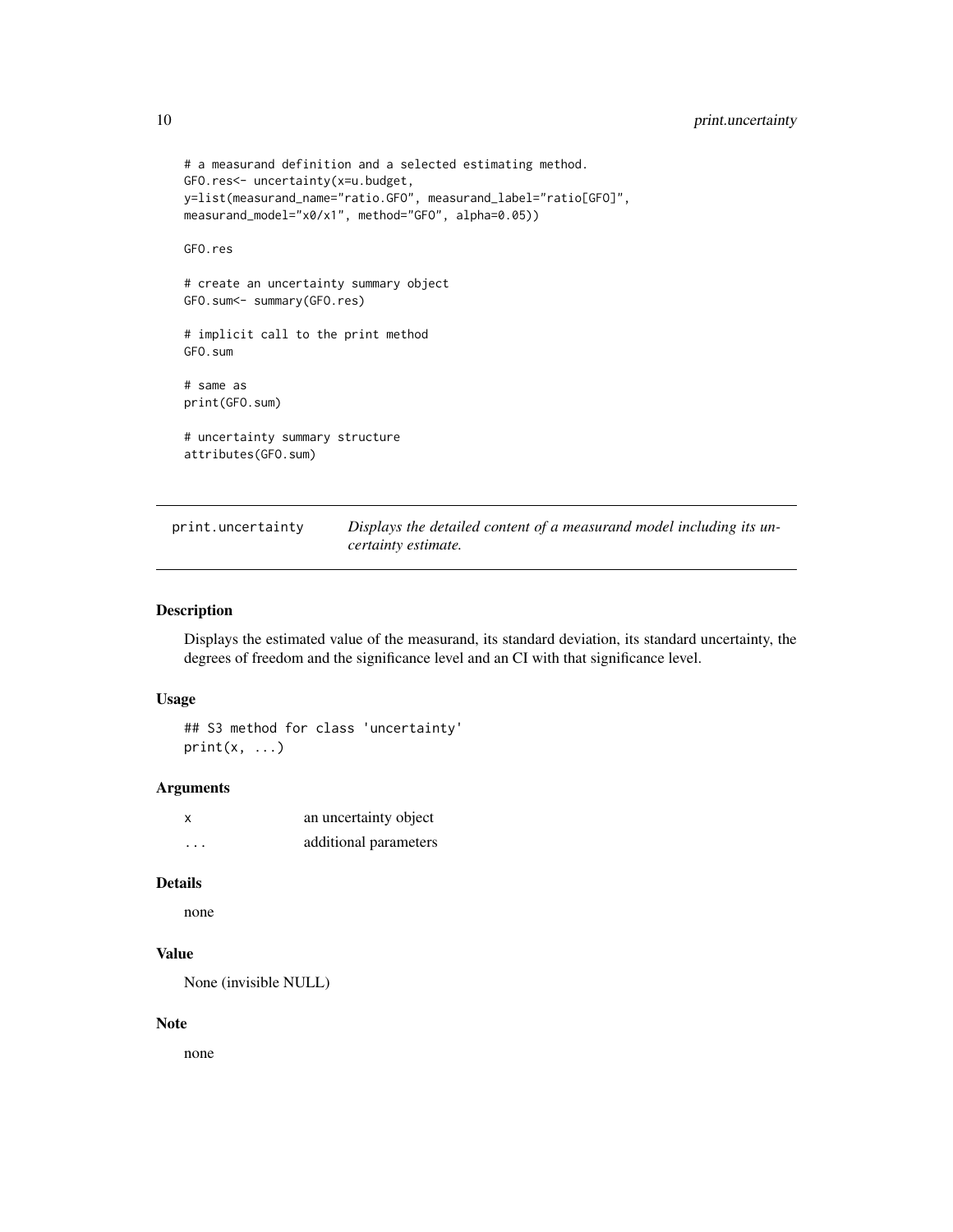#### <span id="page-10-0"></span>Author(s)

H. Gasca-Aragon

Maintainer: H. Gasca-Aragon <hugo\_gasca\_aragon@hotmail.com>

#### References

JCGM 100:2008. *Guide to the expression of uncertainty of measurement* JCGM 100:2005. *Supplement 1 Propagation of distributions usign a Monte Carlo method* EURACHEM/CITAC Guide CG 4. *Quantifying Uncertainty in Analytical Measurement* Becker, R.A., Chambers, J.M. and Wilks, A.R. (1988) *The New S Language*. Wadsworth & Brooks/Cole.

#### See Also

[uncertainty.default](#page-15-1), [print](#page-0-0)

## Examples

```
# create an uncertainty budget
cor.mat<- matrix(c(1,-0.7,-0.7,1),2,2)
u.budget<- uncertaintyBudget(x=list(name=c("x0","x1"),
mean=c(10,20), u=c(1,5), dof=c(10,10),
label=c("x[0]", "x[1]"), distribution=c("normal","normal")),
y=cor.mat)
u.budget
# estimate the measurand uncertainty using an uncertainty budget,
# a measurand definition and a selected estimating method.
GFO.res<- uncertainty(x=u.budget,
y=list(measurand_name="ratio.GFO", measurand_label="ratio[GFO]",
measurand_model="x0/x1", method="GFO", alpha=0.05))
# implicit call to print method
GFO.res
# same as
print(GFO.res)
# structure of an uncertainty estimation object
```
attributes(GFO.res)

<span id="page-10-1"></span>print.uncertaintyBudget

*Prints an uncertainty budget object*

#### Description

Print the description of each uncertainty source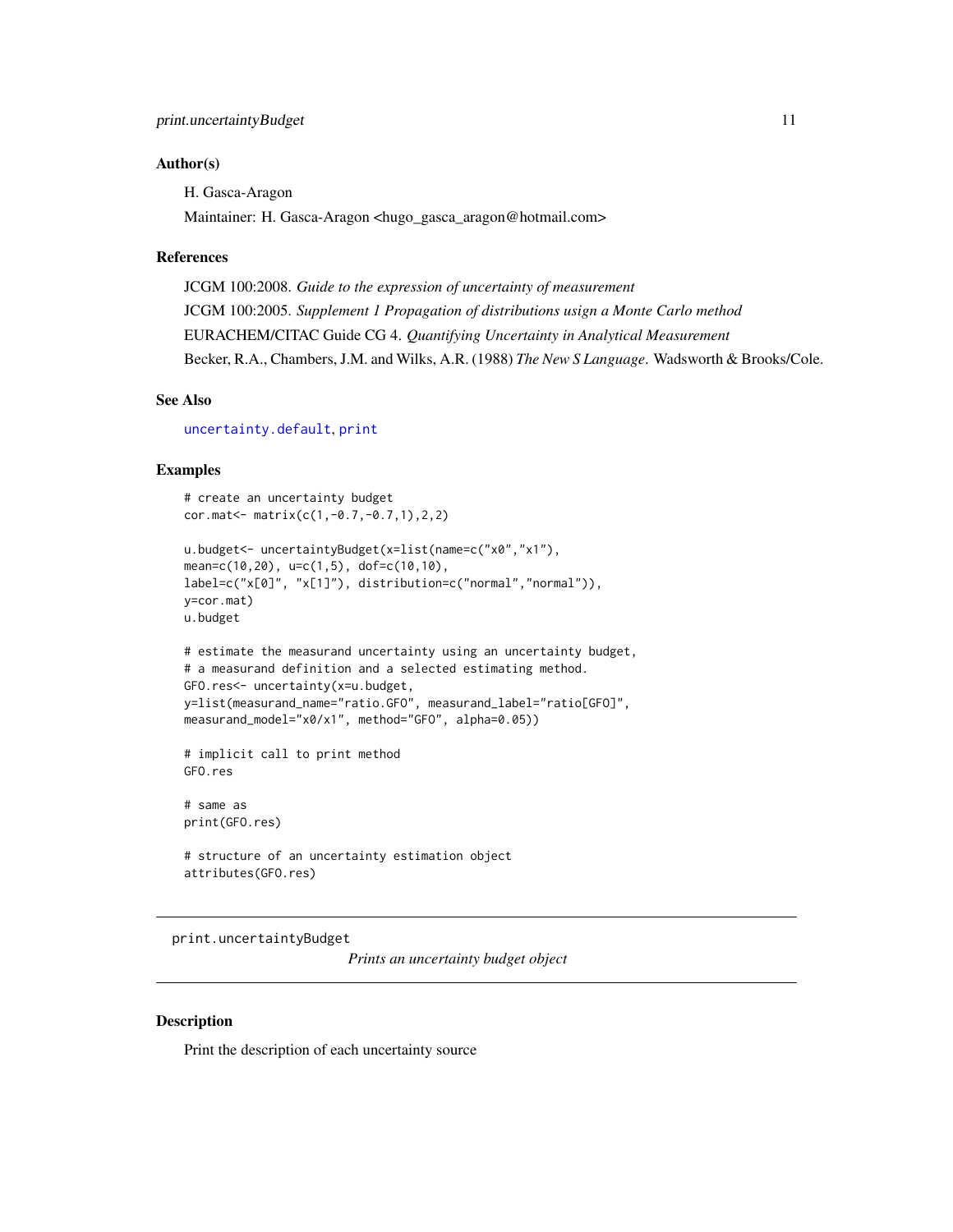## <span id="page-11-0"></span>Usage

## S3 method for class 'uncertaintyBudget'  $print(x, \ldots)$ 

#### Arguments

|          | an uncertainty budget object |
|----------|------------------------------|
| $\cdots$ | additional parameters        |

#### Details

none

## Value

None (invisible NULL)

## Note

none

## Author(s)

H. Gasca-Aragon

Maintainer: H. Gasca-Aragon <hugo\_gasca\_aragon@hotmail.com>

## References

JCGM 100:2008. *Guide to the expression of uncertainty of measurement* JCGM 100:2005. *Supplement 1 Propagation of distributions usign a Monte Carlo method* EURACHEM/CITAC Guide CG 4. *Quantifying Uncertainty in Analytical Measurement* Becker, R.A., Chambers, J.M. and Wilks, A.R. (1988) *The New S Language*. Wadsworth & Brooks/Cole.

#### See Also

[uncertaintyBudget.default](#page-18-1), [print](#page-0-0)

## Examples

cor.mat<- matrix(c(1,-0.7,-0.7,1),2,2)

```
u.budget<- uncertaintyBudget(x=list(name=c("x0","x1"),
mean=c(10,20), u=c(1,5), dof=c(10,10),
label=c("x[0]", "x[1]"), distribution=c("normal","normal")),
y=cor.mat)
# implicitly calls the print method
```
u.budget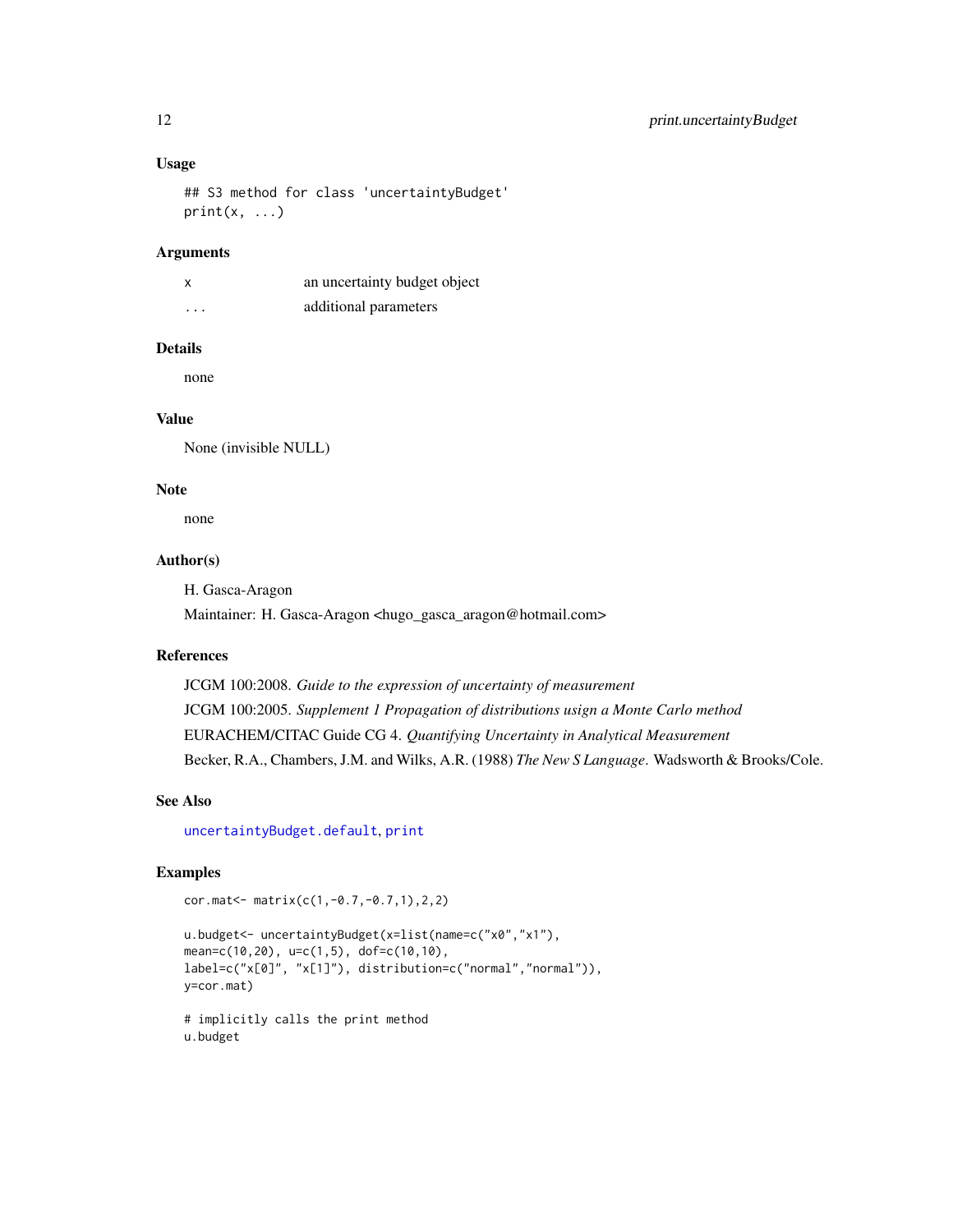## <span id="page-12-0"></span>summary.uncertainty 13

# same as print(u.budget) # uncertainty budget structure attributes(u.budget)

<span id="page-12-1"></span>summary.uncertainty *Creates an uncertainty summary object*

## Description

Performs an uncertainty contribution estimation for the uncertainty object. The metric used to measure the contribution is percent of variance. If correlation is present an additional entry is shown with the whole contribution due to correlated input quantities.

## Usage

## S3 method for class 'uncertainty' summary(object, ndigits =  $3, ...$ )

## Arguments

| object                  | an uncerainty object                          |
|-------------------------|-----------------------------------------------|
| ndigits                 | numeric, the number of digits for displaying. |
| $\cdot$ $\cdot$ $\cdot$ | additional parameters                         |

#### Details

none

## Value

An uncertainty summary object:

| call            | the call invocation                                                                                                                              |
|-----------------|--------------------------------------------------------------------------------------------------------------------------------------------------|
| measurand.label | measurand, name name of the measurand                                                                                                            |
|                 | label of the measurand for displaying purposes                                                                                                   |
| budget          | a list with the name, mean, label, u(uncertainty), dof and uncertainty contribu-<br>tion for each input quantity plus a correlation entry if any |

#### Note

none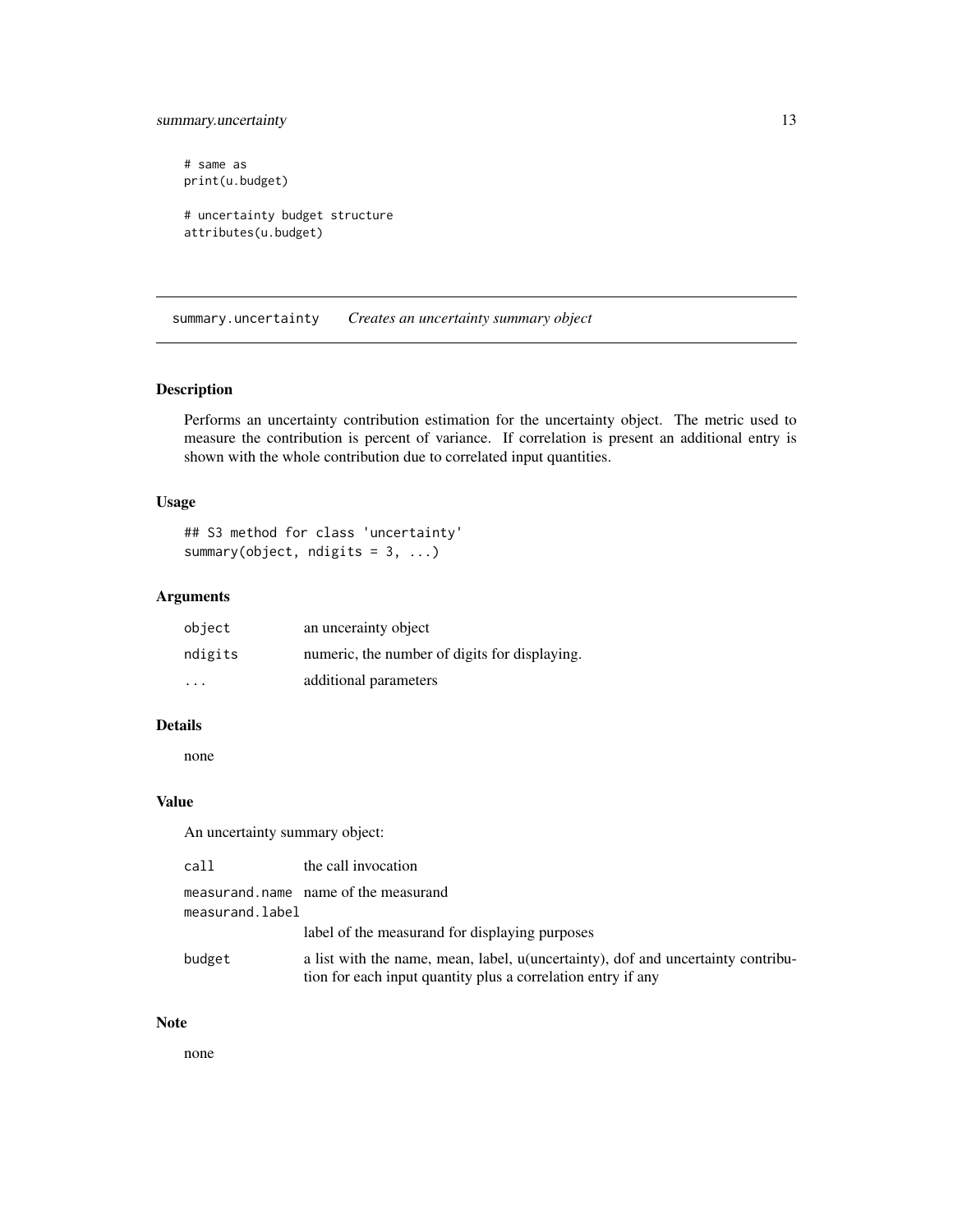#### <span id="page-13-0"></span>Author(s)

H. Gasca-Aragon

Maintainer: H. Gasca-Aragon <hugo\_gasca\_aragon@hotmail.com>

## References

JCGM 100:2008. *Guide to the expression of uncertainty of measurement* JCGM 100:2005. *Supplement 1 Propagation of distributions usign a Monte Carlo method* EURACHEM/CITAC Guide CG 4. *Quantifying Uncertainty in Analytical Measurement* Venables, W. N. and Ripley, B. D. (2002) *Modern Applied Statistics with S*. Fourth edition. Springer.

## See Also

[uncertainty.default](#page-15-1), [print.summary.uncertainty](#page-7-1), [summary](#page-0-0)

#### Examples

```
# create an uncertainty budget
cor.mat<- matrix(c(1,-0.7,-0.7,1),2,2)
u.budget<- uncertaintyBudget(x=list(name=c("x0","x1"),
mean=c(10,20), u=c(1,5), dof=c(10,10),
label=c("x[0]", "x[1]"), distribution=c("normal","normal")),
y=cor.mat)
u.budget
# estimate the measurand uncertainty using an uncertainty budget,
# a measurand definition and a selected estimating method.
GFO.res<- uncertainty(x=u.budget,
y=list(measurand_name="ratio.GFO", measurand_label="ratio[GFO]",
measurand_model="x0/x1", method="GFO", alpha=0.05))
GFO.res
# create an uncertainty summary object
GFO.sum<- summary(GFO.res)
# implicit call to the print method
GFO.sum
# same as
print(GFO.sum)
# uncertainty summary structure
attributes(GFO.sum)
```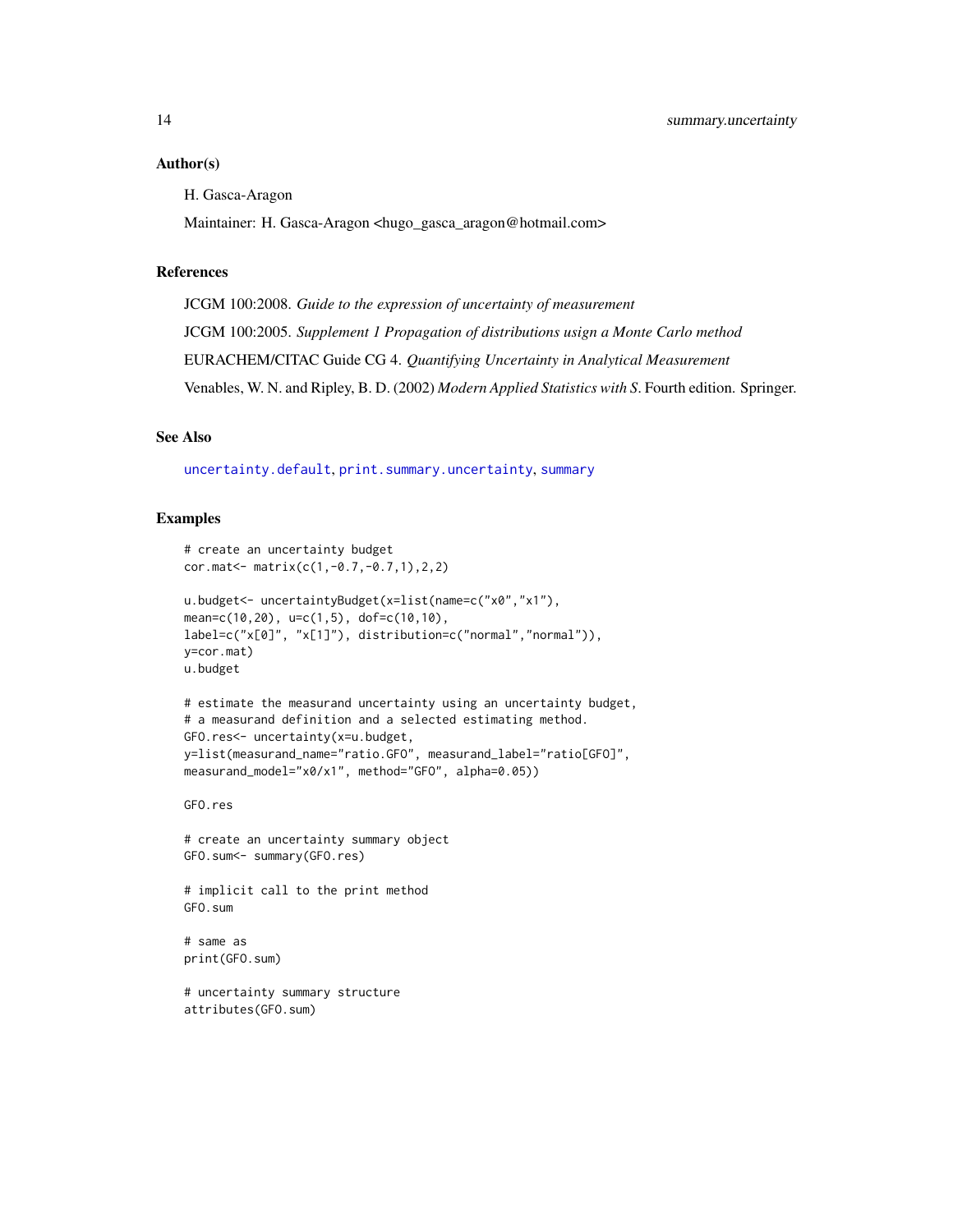<span id="page-14-1"></span><span id="page-14-0"></span>

#### Description

Builds an uncertainty estimation object using a measurand model and an uncertainty budget object

## Usage

uncertainty(x, ...)

#### Arguments

| X        | an uncertainty budget object |
|----------|------------------------------|
| $\cdots$ | additional parameters        |

## Details

Creates an uncertainty estimation object. Uses an uncertainty budget object to estimate the expected value and uncertainty of a measurand by applying a selected estimation method.

#### Value

An uncertainty estimation object

#### Note

none

## Author(s)

H. Gasca-Aragon

Maintainer: H. Gasca-Aragon <hugo\_gasca\_aragon@hotmail.com>

## References

JCGM 100:2008. *Guide to the expression of uncertainty of measurement* JCGM 100:2005. *Supplement 1 Propagation of distributions usign a Monte Carlo method* EURACHEM/CITAC Guide CG 4. *Quantifying Uncertainty in Analytical Measurement* Becker, R.A., Chambers, J.M. and Wilks, A.R. (1988) *The New S Language*. Wadsworth & Brooks/Cole.

## See Also

[uncertainty.default](#page-15-1)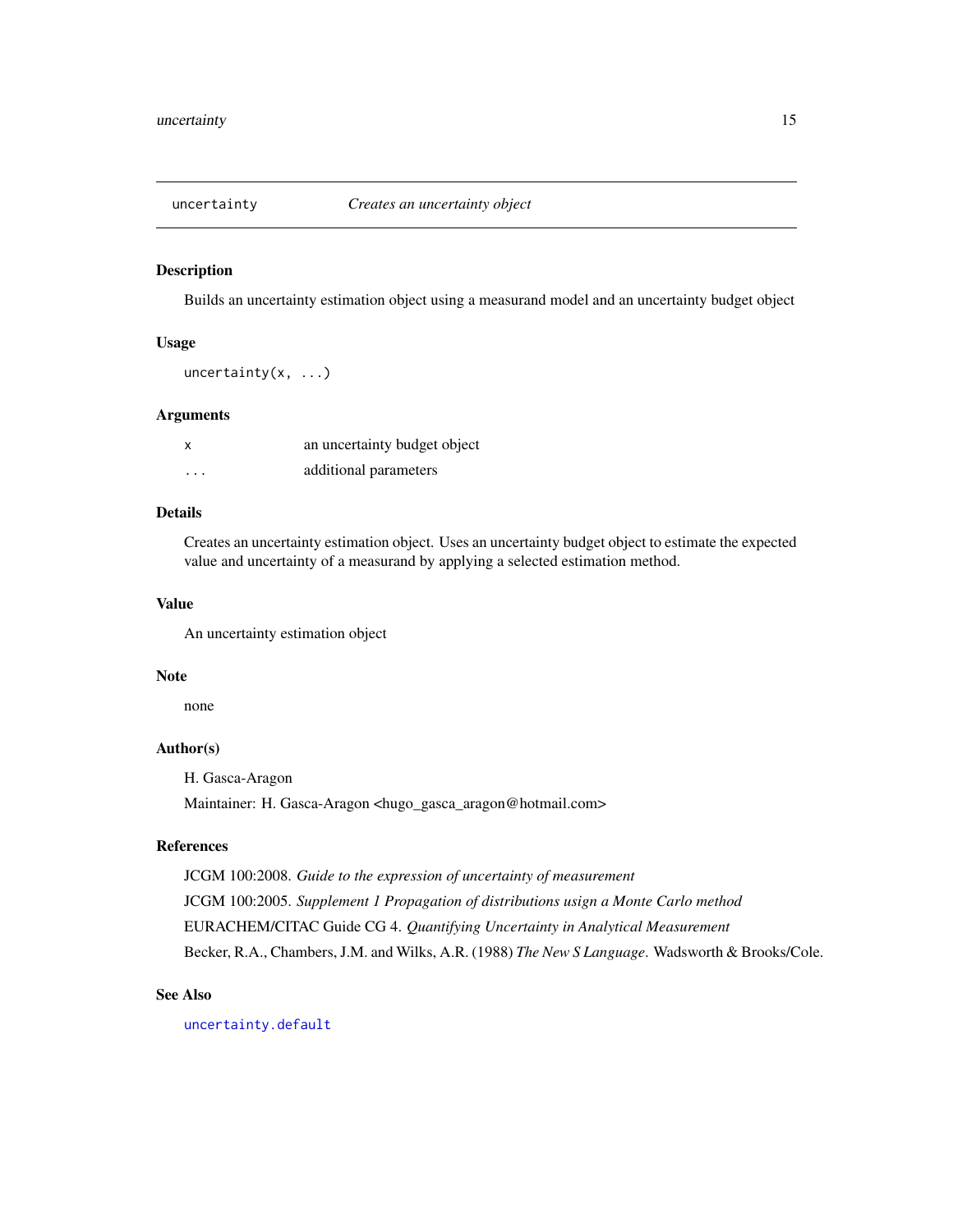<span id="page-15-1"></span><span id="page-15-0"></span>uncertainty.default *Generic function for calling an uncertainty object*

## Description

Creates an uncertainty estimation object using a measurand model and an uncertainty budget object

#### Usage

```
## Default S3 method:
uncertainty(x, y, \ldots)
```
#### Arguments

| $\mathsf{x}$ | an uncertainty budget object                                                                                                                                                                                                  |
|--------------|-------------------------------------------------------------------------------------------------------------------------------------------------------------------------------------------------------------------------------|
| y            | a list with the measurand description and selected estimation method, the mea-<br>surand description includes: measurand_name, measurand_model, measurand_label,<br>alpha (significance level), method and method parameters. |
|              | the valid methods are: GFO, GSO, MC, Kragten.                                                                                                                                                                                 |
|              | currently the only method parameter implemented is the number of simulated<br>samples $(B)$ for the method MC.                                                                                                                |
| .            | additional parameters                                                                                                                                                                                                         |

#### Details

Creates an uncertainty estimation object. Uses an uncertainty budget object to estimate the expected value and uncertainty of a measurand by applying a selected estimation method.

#### Value

An uncertainty estimation object with the structure: method selected estimating method, call current call invocation, uncertaintyBudget an uncertainty budget object, measurand name, label, model describing the measurand, mean the estimated mean, sd the estimated standard deviation, u the estimated standard uncertainty, alpha the significante level used in the estimation, dof the estimated degrees of freedom, U the estimated expanded uncertainty, lcl the lower confidence interval, ucl the upper confidence interval, variables a vector with the input quantities, contribution a vector with the uncertainty contributions, cor.contribution the uncertainty contribution due to overall correlation, partial a vector of the partial derivatives of the measurand.model with respect to each input quantity, coeff a vector of the sensibility coefficients for each input quantity.

#### Note

none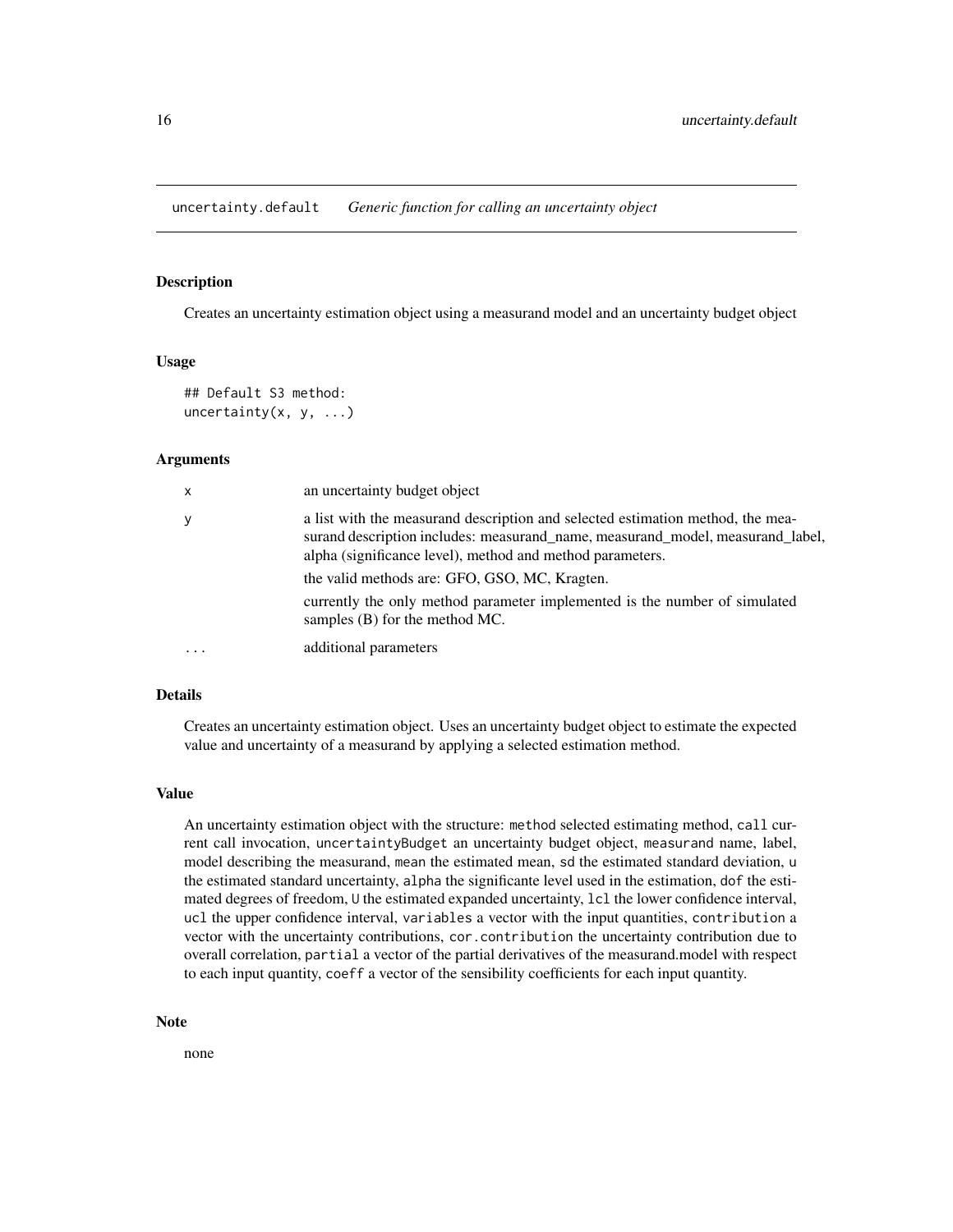## <span id="page-16-0"></span>Author(s)

H. Gasca-Aragon

Maintainer: H. Gasca-Aragon <hugo\_gasca\_aragon@hotmail.com>

## References

JCGM 100:2008. *Guide to the expression of uncertainty of measurement* JCGM 100:2005. *Supplement 1 Propagation of distributions usign a Monte Carlo method* EURACHEM/CITAC Guide CG 4. *Quantifying Uncertainty in Analytical Measurement*

#### See Also

[uncertainty](#page-14-1), [uncertaintyBudget.default](#page-18-1), [print.uncertainty](#page-9-1), [plot.uncertainty](#page-6-1), [summary.uncertainty](#page-12-1)

#### Examples

```
# create an uncertainty budget
cor.mat<- matrix(c(1,-0.7,-0.7,1),2,2)
u.budget<- uncertaintyBudget(x=list(name=c("x0","x1"),
mean=c(10,20), u=c(1,5), dof=c(10,10),
label=c("x[0]", "x[1]"), distribution=c("normal","normal")),
y=cor.mat)
u.budget
# estimate the measurand uncertainty using an uncertainty budget,
# a measurand definition and a selected estimating method.
GFO.res<- uncertainty(x=u.budget,
y=list(measurand_name="ratio.GFO", measurand_label="ratio[GFO]",
measurand_model="x0/x1", method="GFO", alpha=0.05))
```
GFO.res

<span id="page-16-1"></span>uncertaintyBudget *Generic function for uncertainty budget object*

#### Description

Generic function for creating an uncertainty budget object

#### Usage

uncertaintyBudget(x, ...)

#### Arguments

|          | a list with the vector entries name, label, mean, u(uncertainty), distribution and |
|----------|------------------------------------------------------------------------------------|
|          | dof, one for each quantity.                                                        |
| $\cdots$ | additional parameters                                                              |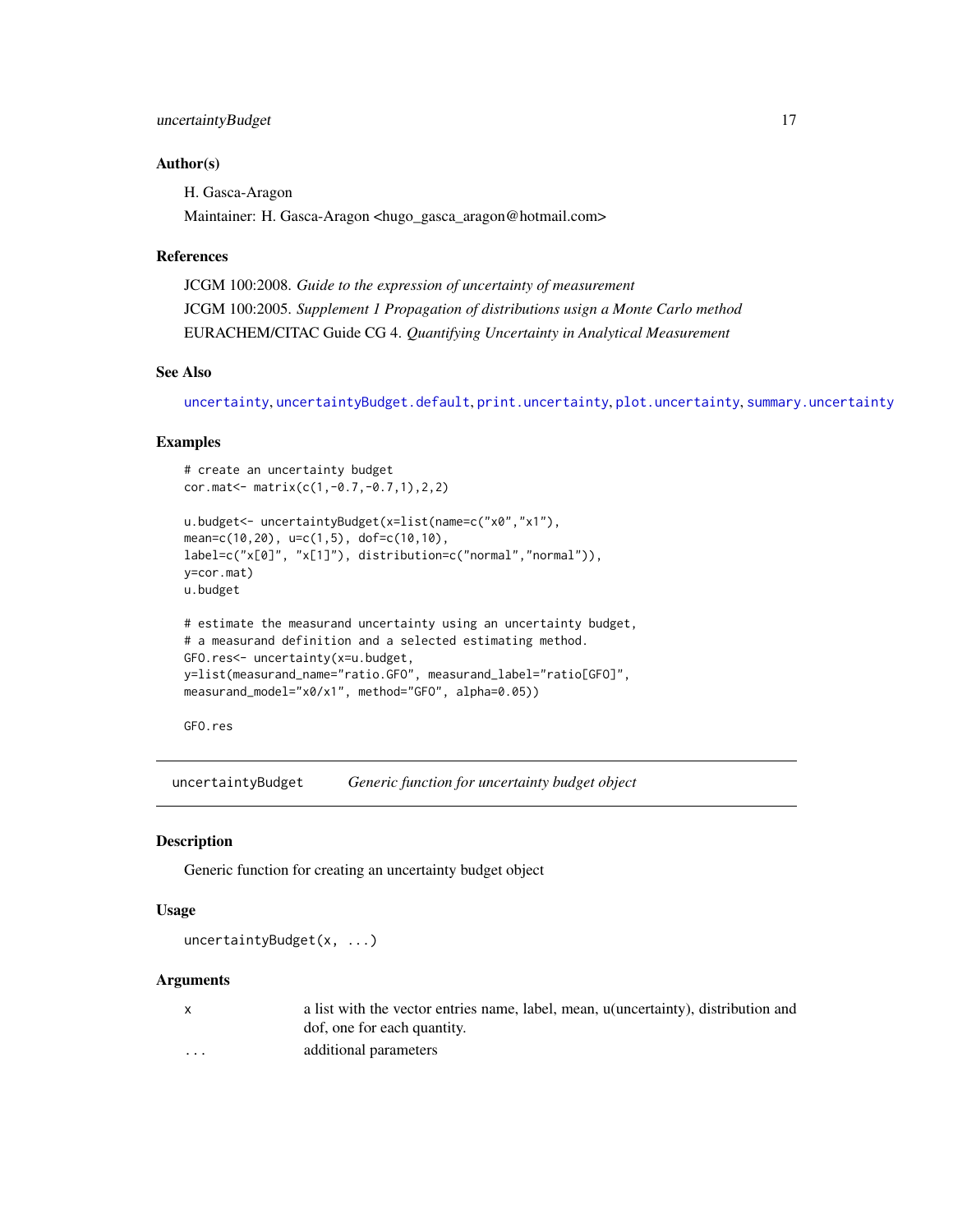#### <span id="page-17-0"></span>Details

uncertaintyBudget is a generic function (under S3 protocol) for searching the default method.

## Value

An uncertainty budget object with attributes:

name the name of each input quantity

mean the mean value of each input quantity

u the uncertainty of each input quantity

dof the degrees of freedom of each input quantity

label the label of each input quantity

distribution the distribution of each input quantity, valid values are (normal, unif, t, chisq, f, triangle, binomial, bernoulli, beta, gamma)

cor the correlation matrix among the input quantities

#### Note

none

## Author(s)

H. Gasca-Aragon

Maintainer: H. Gasca-Aragon <hugo\_gasca\_aragon@hotmail.com>

## References

JCGM 100:2008. *Guide to the expression of uncertainty of measurement* JCGM 100:2005. *Supplement 1 Propagation of distributions usign a Monte Carlo method* EURACHEM/CITAC Guide CG 4. *Quantifying Uncertainty in Analytical Measurement* Becker, R.A., Chambers, J.M. and Wilks, A.R. (1988) *The New S Language*. Wadsworth & Brooks/Cole.

## See Also

[uncertaintyBudget.default](#page-18-1)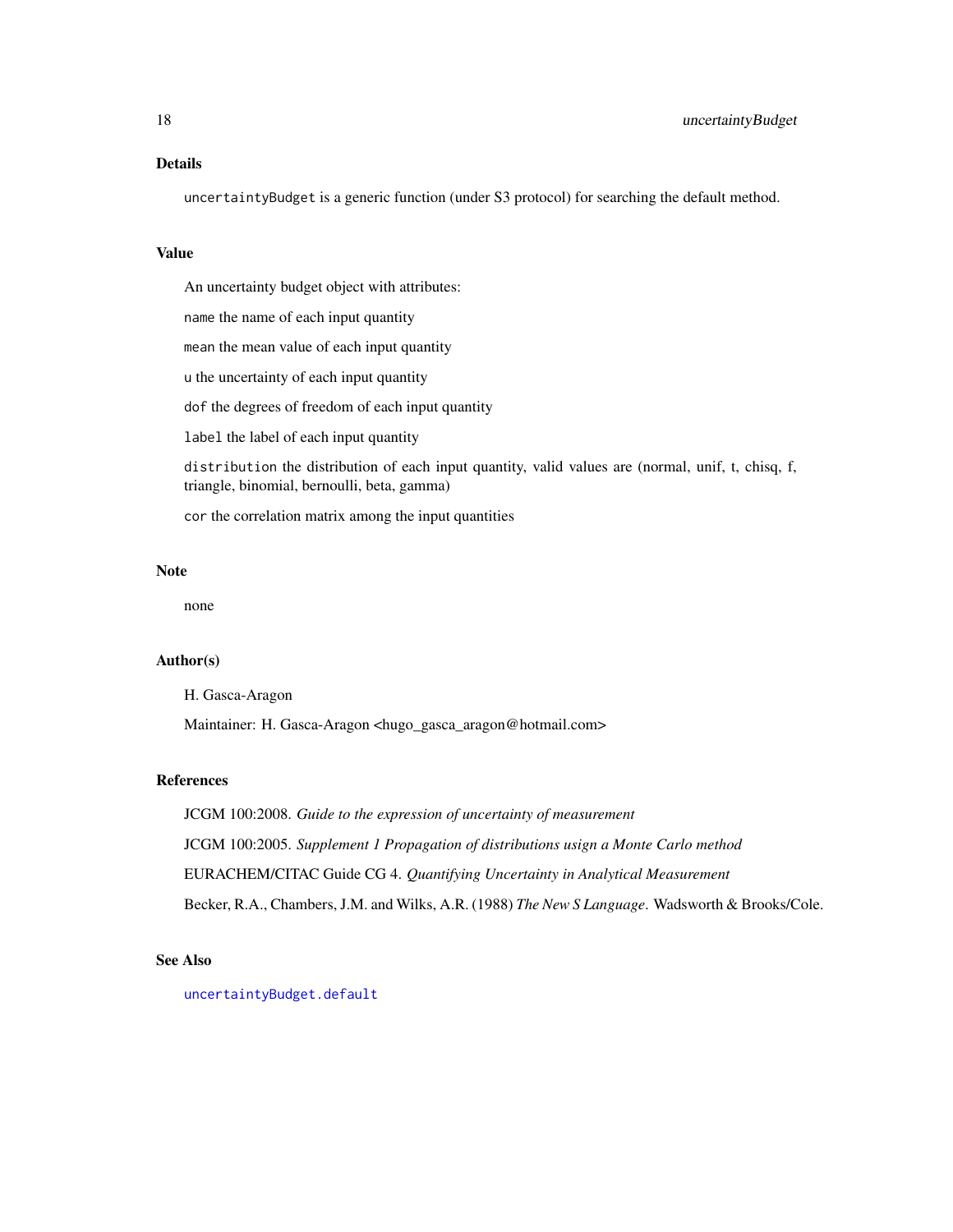<span id="page-18-1"></span><span id="page-18-0"></span>uncertaintyBudget.default

*Generic function for calling an uncertainty budget object*

## Description

Creates an uncertainty budget.

#### Usage

## Default S3 method: uncertaintyBudget(x, y, ...)

#### Arguments

| X        | a list with the vector entries name, label, mean, u(uncertainty), distribution and<br>dof, one for each input quantity. |
|----------|-------------------------------------------------------------------------------------------------------------------------|
| У        | a correlation matrix of the input quantities, interpreted in the same order of input<br>quantities as the vector name.  |
| $\cdots$ | additional parameters                                                                                                   |

## Details

Creates an uncertainty budget object

## Value

An uncertainty budget object with attributes:

name the name of each input quantity

mean the mean value of each input quantity

u the uncertainty of each input quantity

dofthe degrees of freedom of each input quantity

labelthe label of each input quantity

distribution the distribution of each input quantity, valid values are (bernoulli, beta, binomial, cuachy, chisq, exp, f, gamma, lognormal, poission, normal, unif, t, traingular, weibull, arcsine) cor the correlation matrix among the input quantities

#### Note

none

#### Author(s)

H. Gasca-Aragon

Maintainer: H. Gasca-Aragon <hugo\_gasca\_aragon@hotmail.com>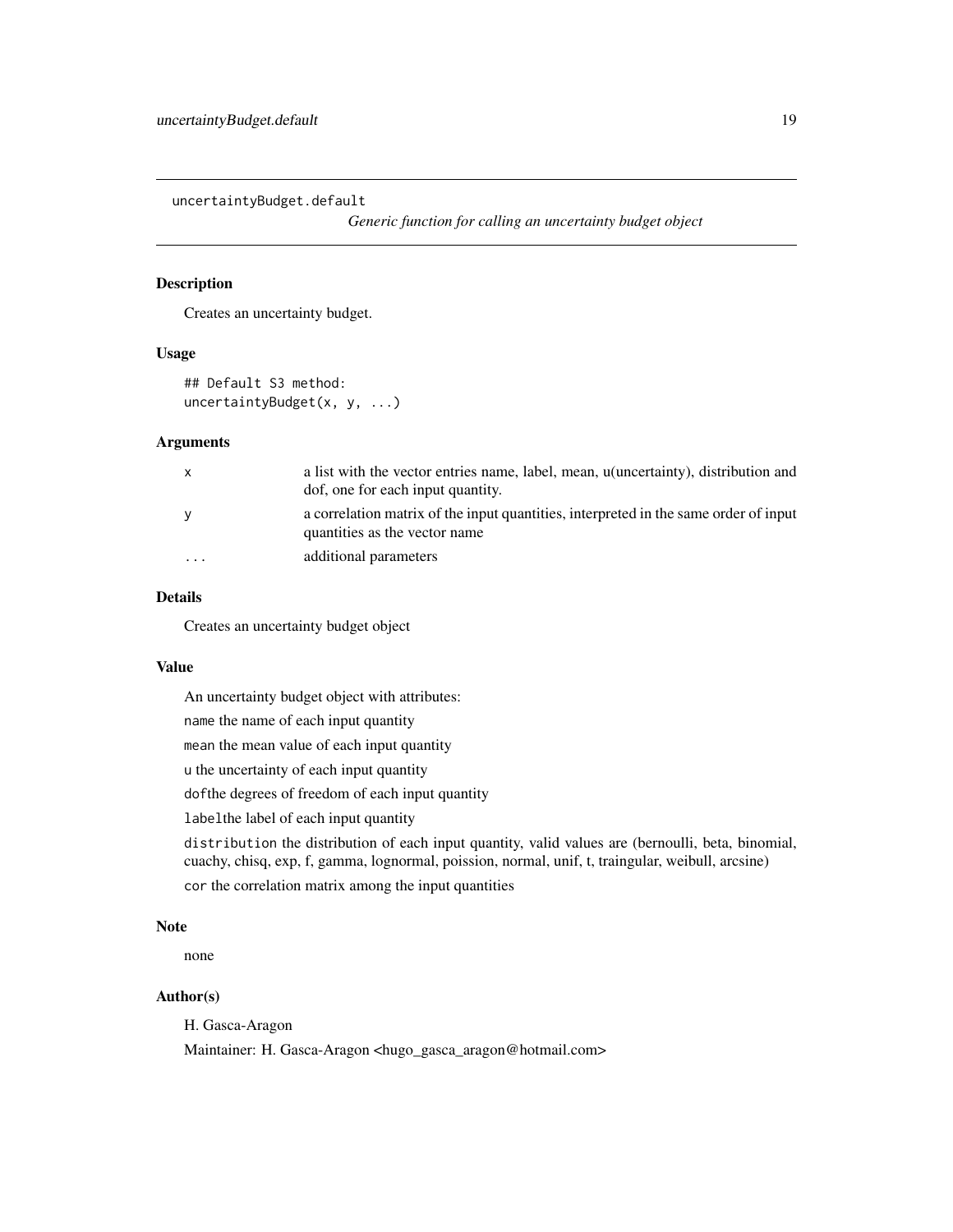## <span id="page-19-0"></span>References

JCGM 100:2008. *Guide to the expression of uncertainty of measurement* JCGM 100:2005. *Supplement 1 Propagation of distributions usign a Monte Carlo method* EURACHEM/CITAC Guide CG 4. *Quantifying Uncertainty in Analytical Measurement* Becker, R.A., Chambers, J.M. and Wilks, A.R. (1988) *The New S Language*. Wadsworth & Brooks/Cole.

## See Also

[uncertaintyBudget](#page-16-1), [uncertainty](#page-14-1), [print.uncertaintyBudget](#page-10-1)

## Examples

require(mvtnorm)

cor.mat<- matrix(c(1,-0.7,-0.7,1),2,2)

```
u.budget<- uncertaintyBudget(x=list(name=c("x0","x1"),
mean=c(10,20), u=c(1,5), dof=c(10,10),
label=c("x[0]", "x[1]"), distribution=c("normal","normal")), y=cor.mat)
u.budget
```